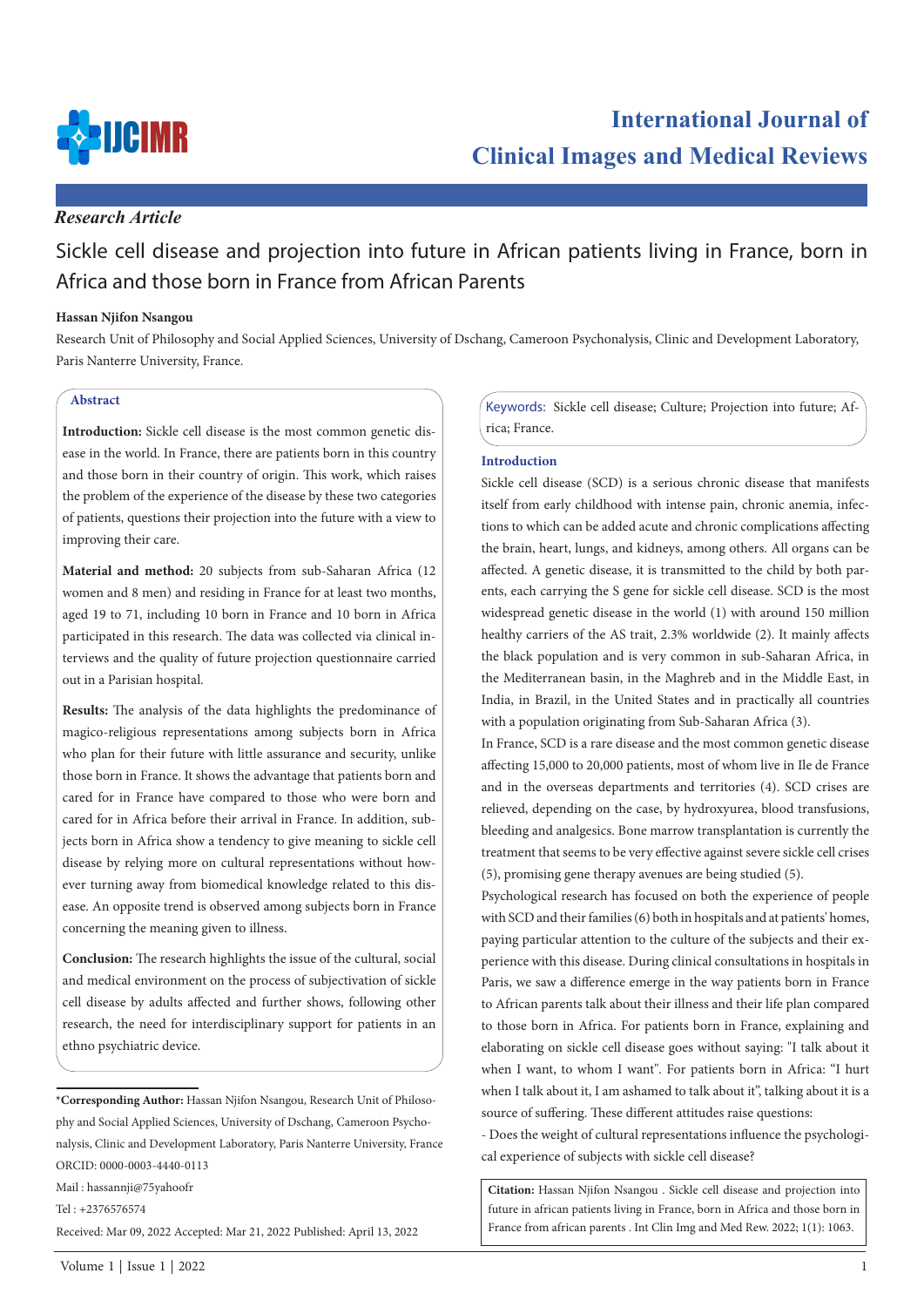- Does the representation that a subject has of his disease influence the way in which he invests his future?

- Is there a difference in the representation and experience of sickle cell disease among patients depending on their place of birth (in Africa or in France)?

This article aims to understand the experience of sickle cell disease in adult patients depending on whether they were born in France of African parents and benefit from medical monitoring from birth or in Africa and having lived there for a few years with medical monitoring. Understanding the experiences of these patients can enable professionals to improve care by taking into account the psychosocial specificities of patients. This research takes a cross-section of the experience of the disease and the projection on the future in two groups of patients met in a Parisian hospital center, patients born in France and patients born in a sub-Saharan African country, all followed in France. . This cross-examination is envisaged to understand, if there are any, the specificities of the experience of sickle cell disease in connection with the place of birth of the patients, with a view to adapting care to these specificities, obviously taking into account the particularity of each case.

## **Theoretical Considerations**

SCD is a chronic and lethal disease, supporting cultural representations.

## **Management of sickle cell disease in sub-Saharan Africa**

In sub-Saharan African countries, care for people with SCD remains limited, due to a lack of financial means, technical platforms and political will on the part of certain governments who do not make it their priority (7). Very frequently, parents are victims of stigmatization by the population and try to hide the disease from those around them, especially since they are perceived as witches or cursed after the successive deaths of their young children (8). Because of the lack of knowledge and the incurable aspect of SCD, families seek solutions to this evil by resorting to traditional medicine.

In a survey carried out in Côte d'Ivoire (7), SCD is thought of as a disease that "lowers the blood, which kills children", a disease that cannot be cured; an incurable disease. A Malian traditional practitioner specifies that the person with SCD "stays in bed, they cannot work… it's a pity…the person grows poorly and remains stunted" (9). Sickle cell disease is therefore a handicap for the sick person and their family. Although today people are aware of the medical progress that makes it possible to contain and relieve the painful crises linked to SCD, this disease remains associated with the impotence of medicine, even that of "whites" (9). In addition, the loss of several children from the same woman feeds suspicions and diffuse beliefs (9).

SCD is perceived as "a disease of weak blood, tainted blood" which results from a poor diet or a transgression of an ancestral norm by the mother of the child affected during her pregnancy (10). This representation allows the population to give meaning to the fact that some children of the same sibling escape sickle cell disease (11). The random nature of the hereditary transmission of this disease therefore reinforces this representation (11).

### **Traditional sickle cell therapy**

In the African conception, the origin of evil is always exteriorized (ancestor, jinn, God, Spirit, etc.). The diagnosis of a disease and the

management of the sick person are determined by the search for what may have been at stake and/or the ancestral law which has been transgressed. The disease is in fact invested by the traditional healer as an evil which says, like a messenger, an attack on the social and relational order. Illness is, in this sense, a message addressed to the patient's social and family group. The disease is in fact more that of the group than of the patient himself (10).

In connection with the invisible world, the traditional therapist identifies the origin and the meaning of the symptoms which can be a punishment, a warning, an attack or revenge and then proposes a remedy in order to restore balance in the community (12). The traditional healer can then address a request for forgiveness to the ancestors by the relatives of the patient (13) via, for example, animal sacrifices, offerings to the poor in a context of globalization.

### **Specificities of care in Africa**

The contemporary African subject is situated between tradition and modernity. His relationship with spirits and occult forces is sometimes still very significant and more sensitive in the countryside far from specialized care centers, generally located in urban areas. Faced with the disease, he seeks help first in traditional treatments (plants, massages, incisions to penetrate the remedy, scarifications…), in visits to charlatans, to spiritual masters. Tradition is neither past nor outdated for the African (11) who relies on knowledge from his tradition and on that from modernity to give meaning to the situations he experiences (14). The frequent and painful crises of children with sickle cell disease force parents living in rural Africa to go to city to consult a doctor whose care is often expensive and not reimbursed by social security (6).

In most sub-Saharan African countries, there is still no systematic screening for SCD. The discovery of the disease in children is made by chance, for example during a consultation for repeated painful crises, frequent infections or on the occasion of anemia (5). In Africa, when there are prevention and screening campaigns, the public often tends to remain reluctant to biomedical tests, despite the severity of the symptoms observed.

Numerous awareness campaigns are undertaken with the populations to change their view of SCD, which remains an incurable and costly disease for families (5). This leads some patients and their families to immigrate to Western countries in search of better care.

### **Specificities of the management of sickle cell disease in France**

In France, SCD is a rare disease, the treatment of which is 100% reimbursed by social security as specified above. This care begins with neonatal screening, the program of which was set up in 1995. Any three-day-old child in the so-called "at-risk" population is subjected to it (15). In the event of a positive diagnosis, during a genetic counseling consultation, the doctor explains the disease to the parents, its mode of transmission and specifies the protocol for taking care of the child in a specialized centre.

SCD is not considered an incurable disease there, due to the availability of gene therapy and bone marrow transplantation; considered effective treatments for sickle cell disease (5).

Some patients born in Africa and having fewer seizures only discover their disease once in France due to systematic screening for sickle cell disease in most French hospitals where people from Africa are tar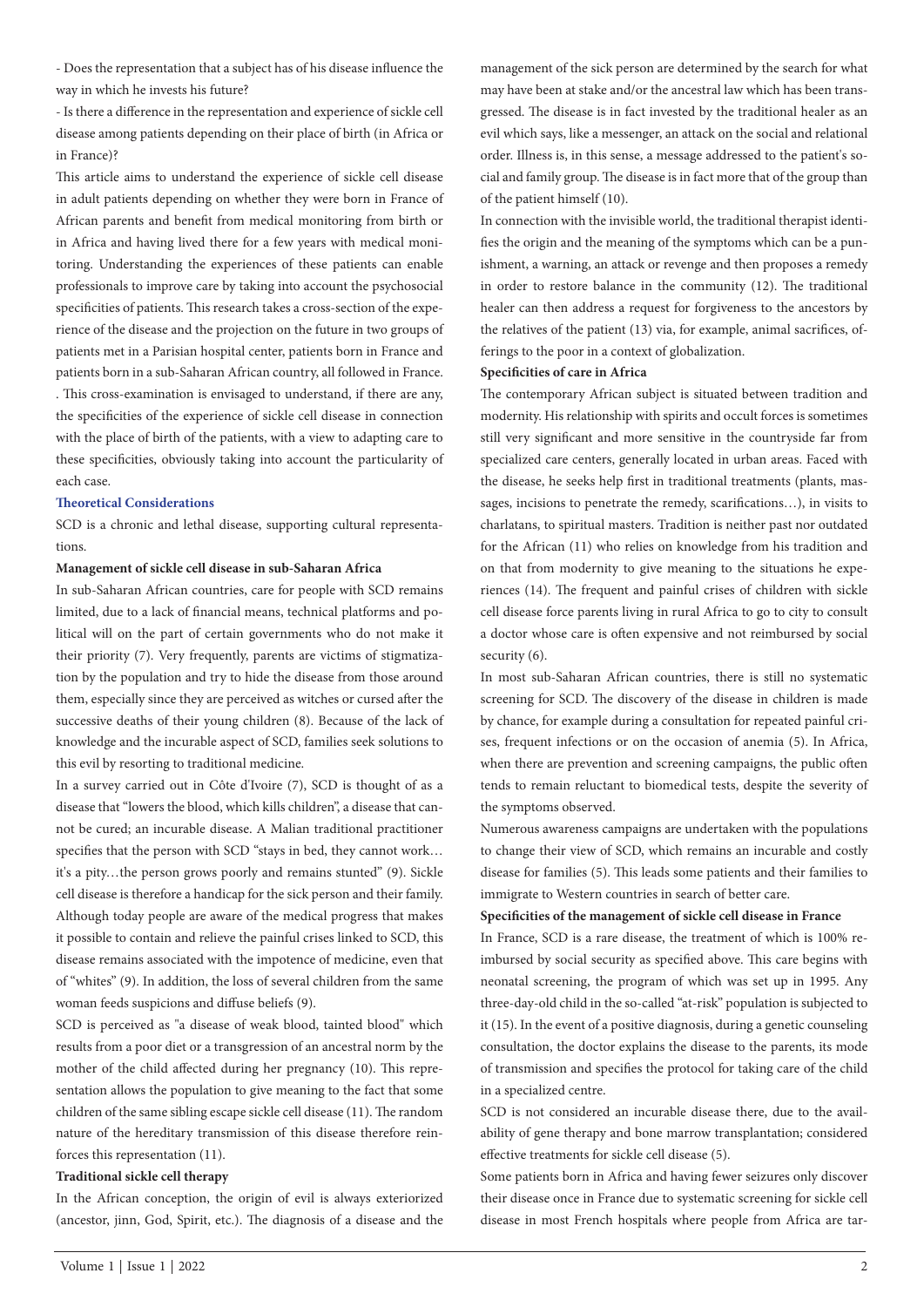get populations for screening (7). Families who settle in France, unlike those in their countries of origin in sub-Saharan Africa, benefit from 100% healthcare reimbursement. SCD is in fact a rare disease and a long-term condition in France (4). These families develop less resistance to blood transfusions; which is not often the case in their country of origin where they often refuse these transfusions for fear of contamination of their child by blood probably infected with diseases on the one hand and for fear of possession of the sick person's blood by a stranger through blood transfused on the other hand (16).

### **Projection on the future in the person with SCD**

In recent years, there has been significant progress in science concerning the treatment of chronic diseases, thus increasing the life expectancy of patients. One of the questions raised by these scientific and medical advances is the projection of the "sick" subject into the future. Few studies address this issue in adults with SCD. Buc-Caron & Galactéros (17) deal with it by emphasizing the professional career of people with this disease, leaving aside the way in which they envision their family and emotional future as people with this disease.

Pradere et al. (18) show that the vast majority of children with sickle cell disease find it difficult to plan for the future. These people always think of themselves in the present, a present marked by pain and by the anguish of death according to these authors who specify that the unpredictability of the crises, the device of the care and the frequency of the painful crises lead these affected children to show themselves pessimistic about their future.

In a socio-anthropological survey conducted in Niamey in Niger, Souley (19) specifies that most parents of children with sickle cell disease express themselves in religious terms: "I cannot envisage the future like that. Everything is in the hands of God…" Even if the parents consulted were divided on this point, we see that on the whole they cling to a certain hope rooted in their religious beliefs. They see "an uncertain future… When we see SS men living and working, it is a comfort… God alone knows if they will live, we don't know anything…" (19). These parents invest the future of their child with sickle cell disease with pessimism.

The pessimistic vision of the future of subjects with SCD can be grasped upstream from their school career. In Africa, Diop et al. (20) describe school careers punctuated by abandonment in children with sickle cell disease: 39.8% at the end of elementary school, 47.2% in middle school.

In France, the study by Buc-Caron & Galactéros (17) underlines the unpredictable nature of the disease, which makes it difficult for those affected to carry out personal and professional projects. They specify that the intensity of the professional activities arouses anxiety in the subject and plunges him into a situation of uncertainty in the face of the objective to be achieved, especially since his colleagues are not always informed of his condition. When they are, they do not necessarily understand the difficulties with which the patient is confronted. Added to this is the frequency of crises that cause absences that are sometimes unwelcome by some bosses. Moreover, these authors specify that even if subjects with sickle cell disease feel different from others, they mostly refuse the status of disabled worker, which could grant them working time and a position adapted to their situation. The research of Njifon Nsangou & Scelles (10) on the children, brothers and sisters of affected children encountered in Cameroon show that the latter project themselves on a future where professionals in the medico-social field, they will be able to overcome their helplessness, that of their family and their brother/sister reached by helping their parents nuance their care and nurture them. These research specify that they are also investing in a future where they will avoid having a child with sickle cell disease. What about adults with this disease? **Methodology**

The research took place in a hospital environment.

# **Research Stance**

The research was carried out in a Parisian hospital which receives patients mainly from Africa and the West Indies. To better understand and support patients, we went to meet them, at their bedside in the hospital to allow them to verbalize what they are going through regarding their disease and to express themselves as a person with SCD. This posture values them and makes them "experts" in their disease.

During consultations, interviews with the psychologist, at the day hospital where bleeding and blood transfusions are carried out, during hospitalizations and in discussions with healthcare professionals, these patients were listened to in care's context. They were given the opportunity to express themselves and to say about their illness and the care as well as their quality of life. They were all receptive and agreed to participate in the research. This testifies to the interest they have given to this research.

### **Patients**

For this research, the doctors, the psychologist and the nurses proposed to the researcher patients hospitalized in internal medicine or those who had come for their transfusion session at the day hospital by communicating to him their hospital room and/or their date of appointment. This testifies to the interest that this staff had for this research and to the research alliance between the caregivers and the researcher.

Twenty subjects from sub-Saharan Africa (12 women and 8 men), aged 19 to 71, including 10 born in France and 10 born in Africa, participated in this research. They have all been living in France for at least two months and express themselves well in French, the language spoken in the interviews.

### **Ethical devices**

All participants gave their consent to participate in this research. They signed the consent form after an oral presentation of the object, objectives and research protocol which was made to them individually.

To ensure anonymity, fictitious first names were assigned to the patients. As provided for in the consent form for participation in the research, the interview tapes were destroyed after their transcription.

 The data was collected via a semi-directive interview associated with a scale evaluating the quality of life in subjects. The semi-directive interview makes it possible to grasp the subjectivity of the subjects faced with a given situation. The interview is in fact a tool that questions the subject's relationship to the fact and not the fact itself (21).

The interviews were recorded on a Dictaphone with the consent of the patients. They took place in three different spaces: 4 in the psychologist's office, 6 in the day hospital during the transfusion sessions and 10 in the hospitalization rooms (9 in a single room and one in a twin room, in the absence of the second occupant of the room).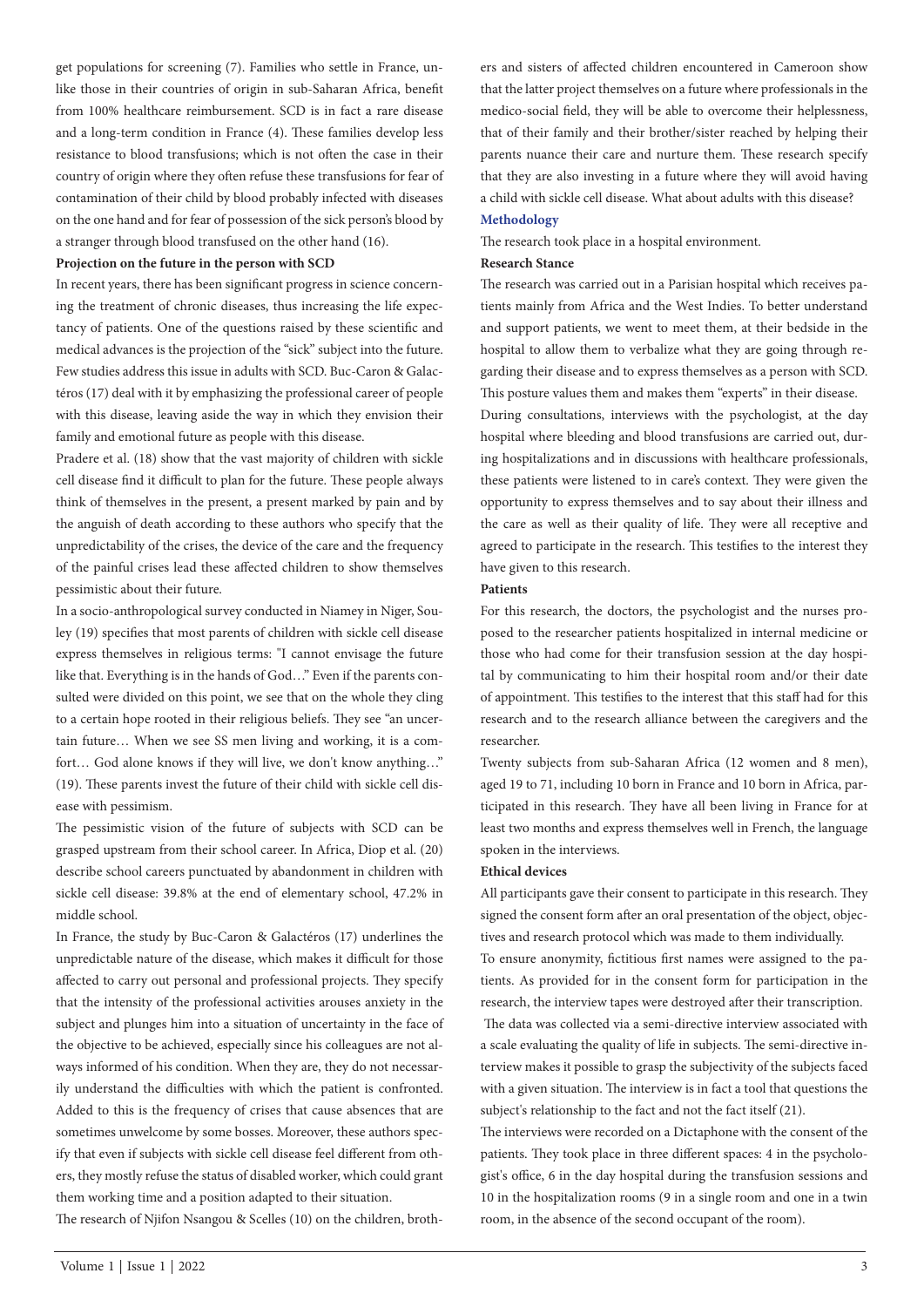Before proposing an interview with the patient, the researcher first checked with the doctors, then with the patient about his state of health. When a patient was under the effect of morphine or pain, he was listened to but not included in the research.

The duration of the interviews varied between 1h and 1h30. At the day hospital and in the hospitalization rooms, interviews were often interrupted by caregivers who came to take the patient's parameters (tension, temperature, saturation, etc.). The researcher in fact ensured continuity of care despite the patient's participation in the research.

At the end of each interview, the patient was asked to complete the questionnaires, the WHOQOL-BREF. However, one of the patients returned their completed questionnaire two hours later and another, after a week, because of their level of French. Some, to complete this questionnaire, were helped by a nurse.

To evaluate the quality of life of the patients, we used the French version of the WHOQOL100 (Leplège et al., 2000) which evaluates the representations of the subject suffering from a chronic disease. The interview data were subject to a thematic analysis and the questionnaires according to an analysis inspired by Leplège et al. (22).

### **Results**

The results are presented in the form of a cross-section of the experience of two groups of patients born in France (G1) and born in Africa  $(G2)$ .

### **Representations of sickle cell disease**

Patients give meaning to sickle cell disease by relying on knowledge from tradition and modernity.

### **"Western" biomedical representations**

For subjects in both groups, sickle cell disease is a transmissible, genetic, hereditary and blood disease. They express themselves by borrowing a biomedical vocabulary. While the subjects of G1 do it easily and situate this disease on a medical level, those of G2 remain fixed on representations of the most prominent disease in their country of origin.

### G1

In all subjects, the representations of sickle cell disease are based on its hereditary nature, which revolves around the transmission of the disease by the two healthy carrier parents. They recognize the responsibility of the parents on the transmission of the disease. Fatime specifies in this sense that "it is a hereditary disease which is transmitted by the parents, for example I am SS, if my husband is also SS we will necessarily have SS children. There, I am SS and my husband is AS, unfortunately my son is SS". The disease is thus invested as a manifestation of bad luck in the affected subject and his family.

In addition to genes, the question of luck is put forward concerning the transmission of the disease. Therefore, one can be a carrier of the disease and, by a stroke of luck, not pass it on to the child. Marcus specifies that for a child to be affected "the parents must both be carriers of the genes. But then there is the question of luck unless both parents are SS. Otherwise if they are carriers there is the chance of also being a carrier or the bad luck of being sick. »

Adam recognizes the responsibility of his parents or his grandparents on the transmission of the disease. "It's hereditary but where it comes from, I don't know… My parents or a generation before because sometimes it skips a generation... but I know it's in the blood that it's transmitted". The origin of the disease is therefore strange to him, even if he knows that it is a hereditary disease.

# $G<sub>2</sub>$

Alex invests in the search for the meaning and the origin of his illness. His crises make him remember those of his mother and his father who, like him, were suffering from SCD. "I started looking myself because I was curious, I was told it was a hereditary disease, certainly my parents had it... My father died in Dakar... he had anemia and by my curiosity I knew that people with sickle cell disease were often anemic. My father had sickle cell disease and my mother the same. That's why I have sickle cell disease!" He thus identifies with his parents who died of this disease and recognizes the hereditary origin of his disease. **Traditional representations**

The subjects imagine SCD as a manifestation of the persecution of the patient by sorcerers. The subjects of G2 remain influenced by the representations that those around them have of sickle cell disease, unlike those of G1 who do not attach any interest to these representations. **G1**

Patients say they know the traditional representations that members of their families, back home and/or here in France, have of sickle cell disease: incurable disease, coming from sorcerers, serious disease, disease that kills children at a young age. They say they do not share these representations of the disease. Jean emphasizes: "Like some in Africa who think it's witchcraft... It's true that to suddenly have a pain that you don't understand, you wonder what it's all about. … maybe that's why other people often say it's witchcraft". This verbatim therefore highlights the process of differentiation from the members of his family at stake in this father concerning the meaning given to the disease. **G2**

All patients rely on representations conveyed in their country of origin to give meaning to their disease: shame, witchcraft, and curse.

Alex says that "in Africa we were starting to say, it's rheumatism ... at the time we said a lot of things, that it was witchcraft...» For Serge, "as they say in Africa in the village, they threw the disease on me, cast a spell...» The disease therefore has a cause external to the patient and is thus "thrown" on him by a malevolent being.

Moreover, it is a shameful disease which constitutes a taboo for the patient and his family.

Thérèse recognizes the unpredictable and chronic nature of her crises and highlights her difficulty in expressing her experience to her family and outside her family. Nina, for her part, says she suffers from the indifference of her family and extra-family relatives regarding the way in which she experiences her illness. She says: "The disease is not visible, so when you tell people that you are in pain, no one understands you, they ask themselves too many questions and I am ashamed of it". The invisible nature of this disease is therefore a source of suffering for this woman.

# **Meaning given to sickle cell disease: between tradition and modernity**

In both groups, all subjects draw on knowledge from both tradition and modernity to make sense of SCD. Even if they recognize the genetic nature of the disease, the strange nature of its attacks and the random nature of its transmission to the child lead them to see it as a manifestation of witchcraft. Bernadette specifies that sickle cell disease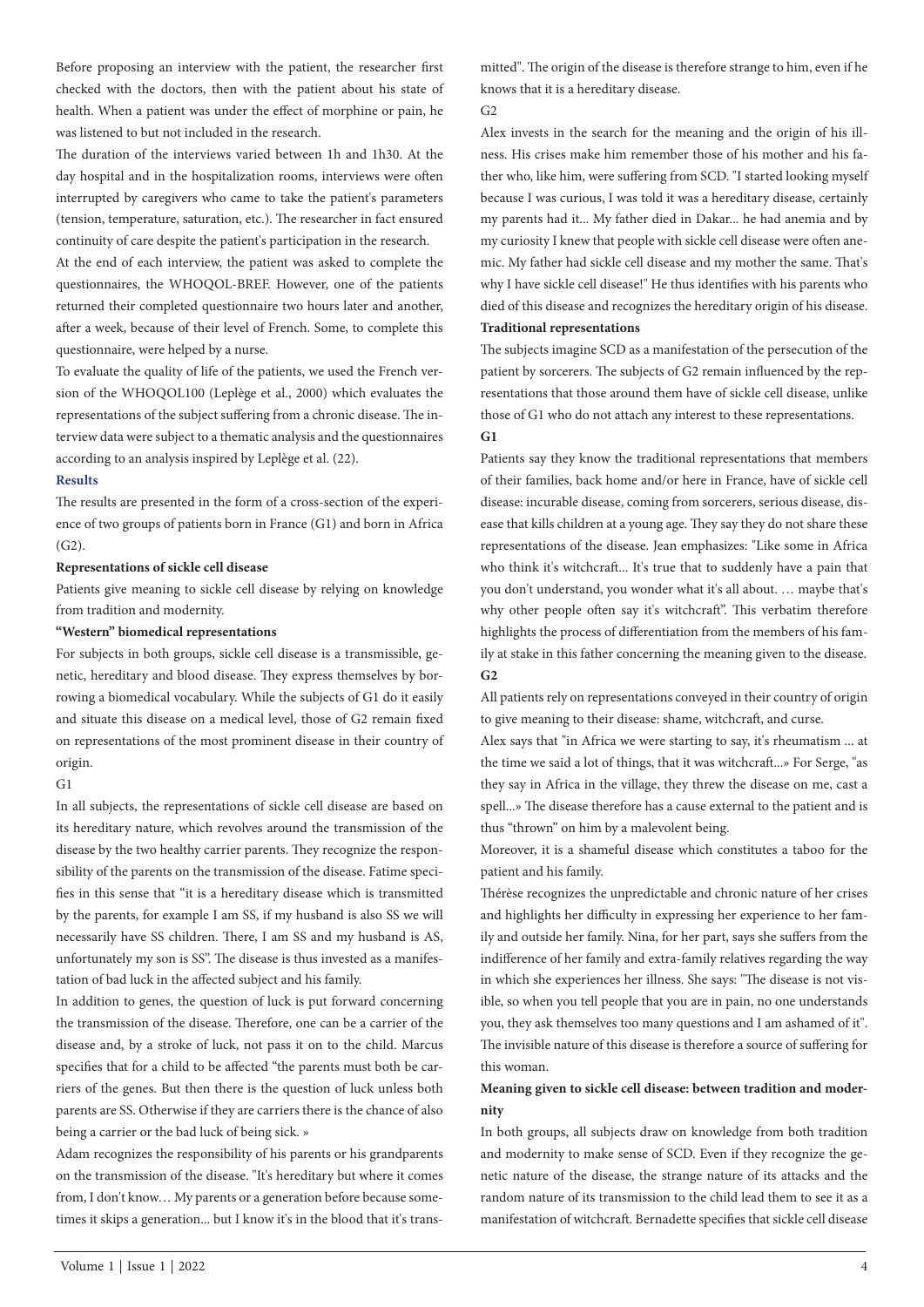is "strange... it wreaks a lot of havoc in Africa, many die of it at a young age and adults do not escape it". For Caroline, "it's a disease (silence), since my dad had it, so it's hereditary. But I always ask myself the question why me and not the others? ". It is therefore a strange disease that leads to a lack of meaning in Caroline

Furthermore, patients see sickle cell disease as a manifestation of God's will and relate it to their destiny and that of the family. Odile declares "I tell myself somewhere it's destiny because I was born with it and that's what I call destiny... I tell myself since God gave it to me so I live with it". Thérèse expresses her powerlessness and resignation in the face of her illness. She says: "It is God who willed, it is he who gives and therefore nothing can be done against his will". These patients rely on the divine will to contain their suffering related to sickle cell disease and give it meaning. This "divine thought" is a resource in the face of the strangeness and suffering that sickle cell disease causes in these patients.

# **Choice of treatments by the subjects**

The experience that subjects have of the disease in connection with the information they receive from those around them influences the choice they make of this or that treatment. In both groups, the subjects expressed a preference for the biomedical treatments deemed effective. They recognize the effectiveness of these pain treatments. Since sickle cell disease is a somatic disease, severe pain is relieved more quickly and better by biomedical treatment than by traditional treatment.

For some subjects, analgesic traditional treatments relieve physical and psychological pain. They act like "morphine" and are considered complementary to biomedical treatment. Indeed, these treatments (medicinal plants, scarification, amulet, etc.) remain a basis of security, even of maintenance in the family and the culture. They reinforce the containing function of the cultural envelope in these subjects. Thus, the meeting with the traditional healer can make it possible to reconstitute the unbalanced family group. Denise stresses in this regard: "I cannot cut myself off from my tradition". It also translates its investment in culture as a container and reassuring object in the face of illness. Culture therefore assumes a function of containing and transforming negative affects into a resource for this woman to adjust to her illness. By a rather remarkable slip, she speaks of "genius therapy" instead of "gene therapy". This genius can be understood as an "ancestral spirit" which heals and restores the vital dynamism of the patient and the group. The entourage and the family group play a key role in the implementation of the traditional therapy. It is a kind of mothering, of support that is put in place to support and maintain the link with the subject regardless of the distance (23).

Unlike subjects born in France, those born in Africa show more resistance to exchange transfusions. This resistance can be understood by the fact that they are afraid of being contaminated by blood. Infections such as malaria and viral hepatitis are quite common, but the most feared remains HIV-AIDS (24); in Africa, many patients have been victims, contaminated through blood transfusion (Bonnet, 2001). Moreover, the blood represents life and the other. The subjects are often afraid of being possessed by another, an unknown by his blood, a blood perhaps dirty, impure, and thus they fear losing their identity. There are therefore many interpretations around transfusion exchanges which are very often a source of concern for patients and their families. This leads to non-compliance with this treatment by patients and their families.

The subjects who were born in France accept and desire the transfusion which, according to them, is necessary for their well-being. The positive experience they have had since childhood in France with transfusion reinforces their fairly good compliance with this treatment. Moreover, they grew up in a context far from the African symbolism around blood and they are sensitive to the guarantees of safety offered by conventional Western medicine concerning transfusion.

### **Projection of patients on the future**

The future is considered in connection with the choice of profession, parenthood and/or country of residence.

#### **Optimism/pessimism about the future**

The future of patients is thought out by them, depending on the case, with optimism or pessimism.

# **G1**

Several trends emerged regarding sentiment towards the future. Only 3 out of 10 patients remain optimistic about their future. Odile specifies: "I think we can live well with it, the proof, I have my son, in 4 months, and I will graduate. I am confident, I have more confidence in the future", Marcus says he is "Serene, but with a point of uncertainty… in relation to the illness, yes, everything is fine and all of a sudden big crises… I am calm because I want to get out of it but the disease is there when I lower my vigilance…" For him, illness is an obstacle to the realization of oneself and one's projects. For Martin, on the contrary, "SCD does not prevent me from doing what I want to do".

Two patients want to overcome the handicap of sickle cell disease in carrying out their projects. Assa is aware and refuses to resign herself to the handicap that her illness constitutes for her future. She specifies that "the SCD causes us a lot of problems… the disease can never slow down my projects. It can slow me down at the time of the crisis, but that's not why I'm going to close the doors. For Mariam "I want to get better, have a more or less normal life, what... to travel to other countries".

Other patients find it difficult to detach themselves from the present to invest in the future. They remain fixed in a present marked by painful crises and suffer from what those around them think and say about their illness and themselves. Olivier often heard members of his extended family tell his parents that he would not live to be 16. This leads him to live daily with a fear of death that hinders his ability to serenely invest in the future. "I can't plan for the future... Because as a patient, it's hard to plan. I'm not going to grow old, I'd rather die." The future is therefore thought of in terms of imminent and inevitable death for this young man.

The chronic and lethal nature of Marie's crises leads her to avoid thinking about her future. This future remains "a bit vague... Today, it's a bit messy, I don't know...» It is therefore a future that presents itself with strangeness in this woman.

### **G2**

All patients are pessimistic about their future. They identify with their family members and those around them who died of sickle cell crises. This arouses in them a fear of death in connection with their illness. Denise declares: "It's hard... because sometimes I think that maybe I'm going to die, I tell myself a lot of things: I want to see my children grow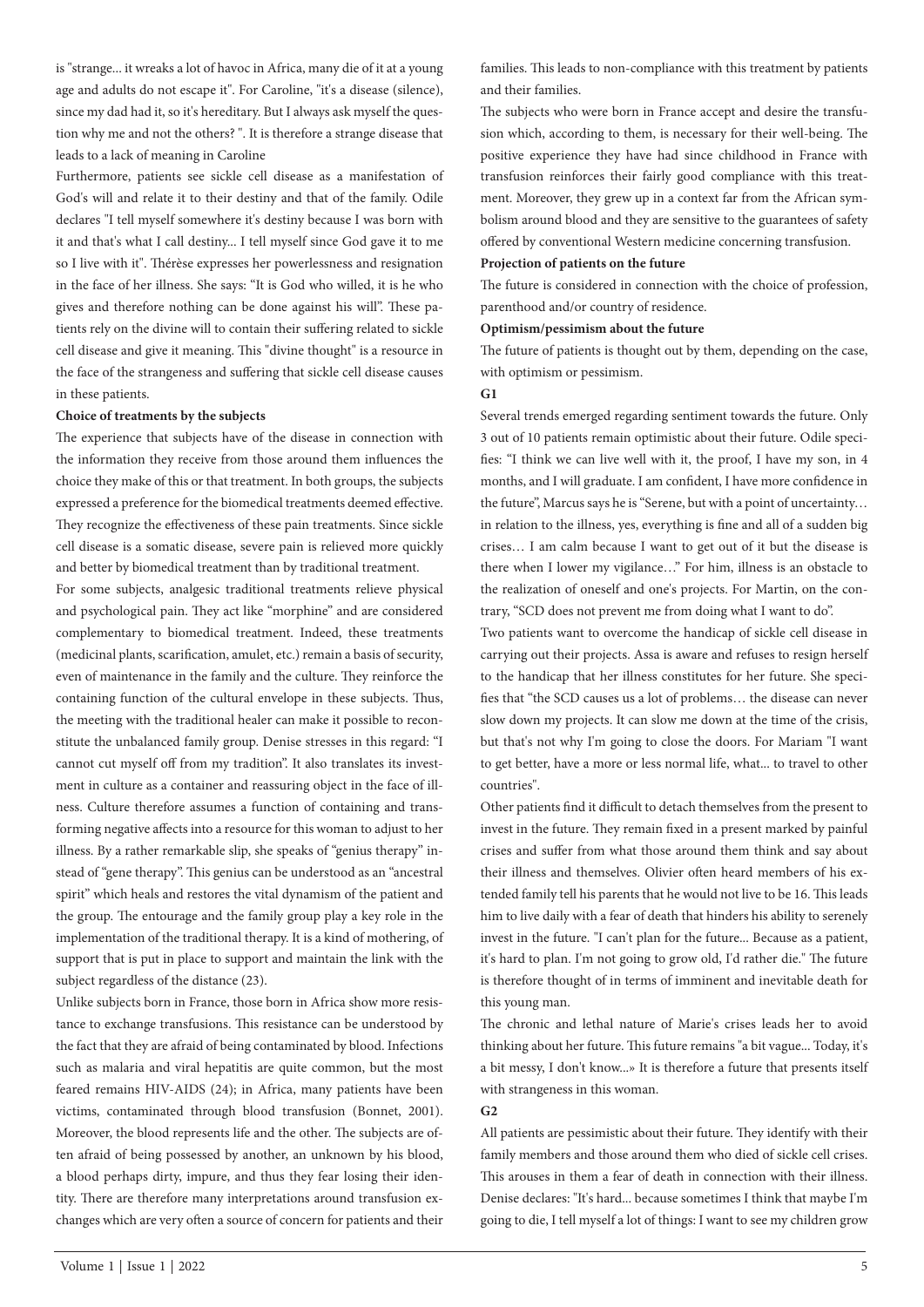up... What really struck me was that my aunt, my mother's little sister died at 42. She is thus afraid of dying like her aunt.

François remains influenced by the relatively short life expectancy of people with sickle cell disease in his home country. He points out that "Considering my situation today, I hope I will be dead… sickle cell patients do not have a long enough life expectancy, maybe in the future science will do something . But what I've heard around me, what I've read, and life expectancy is 40 to 50 years, but sometimes I don't think about it... it slows me down." He therefore avoids thinking about the future, a future that he finds difficult to dissociate from his own imminent death.

## **Contribution of the Beck Despair Scale**

All subjects completed the questionnaire. Twelve subjects out of 20 asked for an explanation of items 8 ("I expect to have more good things in life than the average person") and 9 ("I have no respite and there is no reason to believe that I will have any in the future"). This request can be linked to their desire to fully understand these questions in order to better express their experience and communicate it to the researcher. It can also provide information on the research alliance between the participants and the researcher.

In this questionnaire, a higher score predicts a negative feeling in the future. The results obtained at the BHS show that patients born in Africa have an average score of 6.9 while those born in France have a score of 4. Thus, those born in Africa face the future with more despair than those born in France. These results are consistent with those from the interviews.

### **Question of parenthood in patients**

The desire for parenthood is present in all patients.

#### **G1**

In this group, 3 patients are already parents and no longer wish to have other children because of the difficulties encountered with their children. Odile says: "I'm afraid of having another child, a pregnancy... I had barely given birth when my baby was taken away from me... when the crisis occurred, but in itself, it's an episode that traumatized me and still traumatizes me… for the moment, I don't want to have a child". The other patients (7) wish to be parents. The number of children desired by these patients varies between 1 and 3. They say they are not concerned about the status of their partner.

Assa is the only patient who says she demanded premarital exams from her husband. She specifies that: "My companion is AA, I wanted him to do the blood test, and he tells me what we do if it is positive? We break up! I'm SS, I don't want to make people unhappy. I told him a sentence that touched him: even if we love each other, we must not make our descendants suffer, so he took the test, everything went well…" So she did it to protect her family and children from the suffering she is going through with sickle cell disease.

### **G2**

The desire for children and/or an unaffected spouse is present in 8 subjects out of 10. Two say they want to be very careful about the choice of partner. Adele wants to marry a spouse who does not have sickle cell disease and have children like her mother.

Six of the subjects live as a couple with or without children, and 2 of them, older (Christine and Alex) are grandparents. Two women say they have difficulty conceiving a child. Nina says: "We tried several

times, it didn't work because of the disease... if I really can't do it, and I'm going to adopt a child. Children are important." For Caroline, "the project of having children fell through because I had an early menopause... I had miscarriages all because of my illness". The disease is therefore experienced by this woman as an obstacle to her process of parenthood.

Two of the youngest patients (24 years old) are pessimistic and sometimes ambivalent about parenthood. François declares: "I don't have the idea of marriage, I don't think I'm cut out to get married… Because I don't know how to raise my children, or if they had my disease, what would I do? I would like to have 2 or 3 children, to be in a couple, but I can't imagine myself at this stage. ". According to Thérèse, "If you are in a relationship, the man will want you to get pregnant for him. No, I'm not ready... it's not possible, even in five years." Two patients remain optimistic, but with uncertainty about whether or not they will be accepted by a partner. Serge suffers from not being able to talk about his illness directly/openly to a woman. He is actually afraid of being rejected by her if she comes to know that he has sickle cell disease. Indeed, he is looking for a French spouse. "I am looking to marry a French woman". For him, therefore, a French woman will be more understanding and more supportive than an African woman in his confrontation with his illness.

### **Projection in the professional world**

The subjects project themselves into the future by considering exercising various professions, often related to their disease.

## **G1**

The questioning relating to the professional future is present in all the subjects (being a doctor or an electrical business manager, being a civil servant, etc.). Those who have stopped their studies wish to resume them in order to have a job. Marcus wants to get his bachelor's degree to become a computer network administrator. Marie would like to help people with sickle cell disease by becoming a doctor. She sees herself "in any case working at the hospital". She therefore wishes to put her experience to the benefit of people in suffering and/or hospitalized.

Patients who already have professional activities say they have chosen them taking into account their illness and the requirements of their parents. They acknowledge having been influenced in their choice by their parents who overprotect them by guiding them towards professions that do not require too much physical effort.

#### **G2**

Eight of the 10 subjects in this group say they have been influenced in their professional choices by parents, by illness and for one of them by a doctor. All of them say they first wanted to work in the health field as doctors, nurses, caregivers. For Thérèse, "Medicine is my passion… I spoke to my doctor about it, he told me to be honest with you, and you won't be able to do medicine… it's not easy studies… I don't I don't have the health to do all that…my parents…it's better to follow your doctor's advice! It's true, given the large number of seizures I had when I was at my parents' house". This verbatim provides information on the suffering caused in this woman by her difficulties in pursuing advanced studies in order to be able to realize her dream of becoming a doctor. This handicap, due to his illness, is experienced with helplessness. She tries to contain this suffering by rationalizing and trying to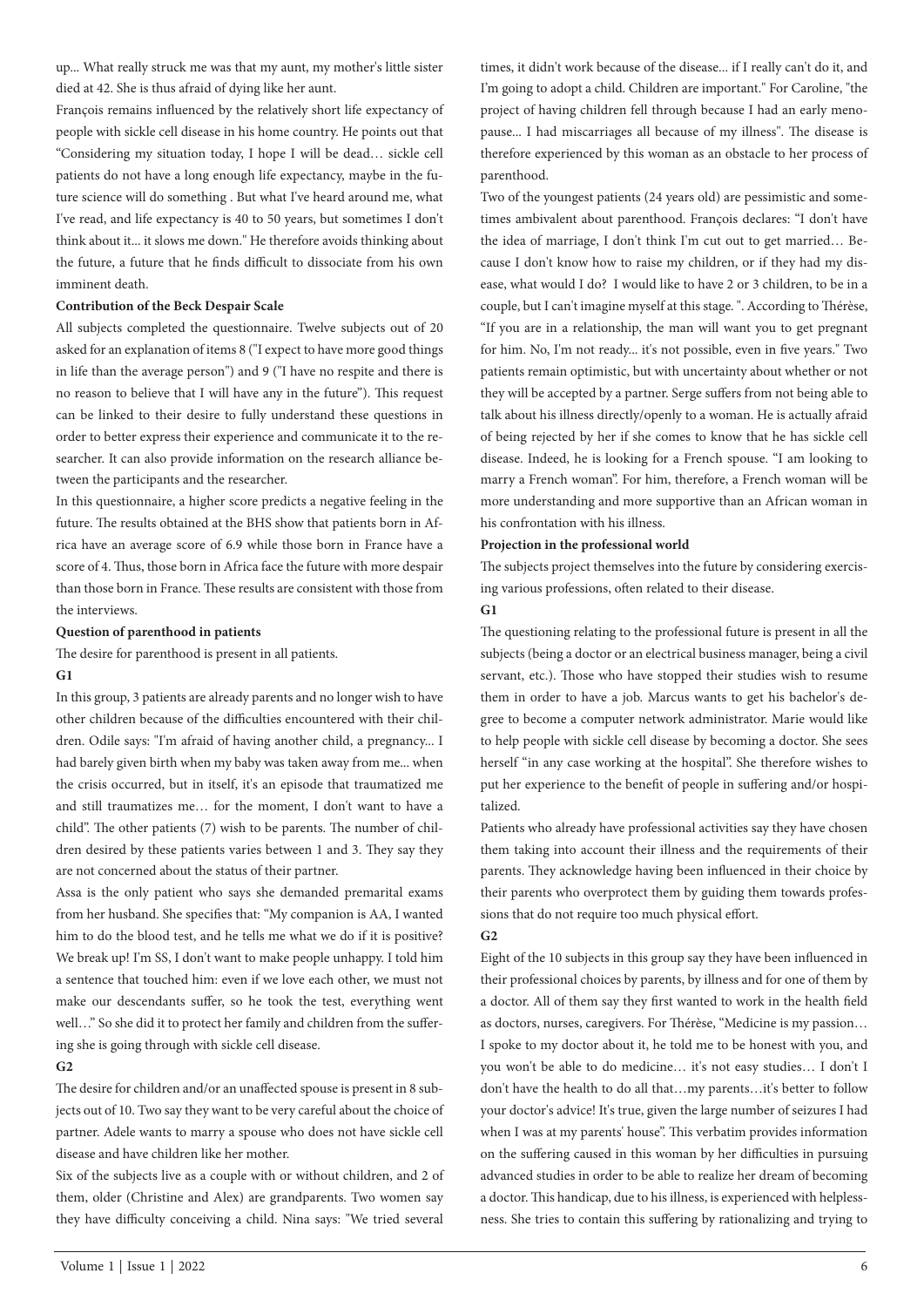follow the doctor's advice, despite herself.

Three patients want to get involved in humanitarian action and work on their own. Adèle dreams of being a humanitarian entrepreneur and says: "to be my own boss, to do what I want to do. I don't want a boss who's going to tell me do this, do that." She expresses, beyond her desire to help others, her desire for autonomy in relation to others and to her illness which impose on her a lifestyle to which she has difficulty adjusting.

### **Discussion**

The research highlights the coexistence of 2 systems of representation of sickle cell disease, traditional representations and biomedical representations both in patients born in Africa and in those born in France. They therefore rely on knowledge from tradition and modernity to give meaning to sickle cell disease. This result is consistent with those of the literature (14) and can be understood by the fact that in African families or families originating from Africa, the tradition has neither passed nor been exceeded (5).

Subjects born in Africa show a tendency more marked by traditional representations of SCD, without however turning away from western representations of this disease. Among those born in France, the trend is reversed. This can be explained by the intricacy of the social and the psychological concerning this disease. The subjective experience of sickle cell disease by a subject and the beliefs shared by those around him therefore influence the representation of the disease. Despite the level of integration of the subjects in France, they have not completely broken with the reality of their country of origin (culture, mortality, dysfunction of the healthcare system, etc.) (7). They are still influenced by what is said and thought about sickle cell disease in their countries of origin. They have in fact internalized traditional representations of sickle cell disease without rejecting modern/Western representations. The theme of religion emerged in the discourse of the subjects, an object which seems essential in the understanding and experience of the disease in the subjects of the two groups. They are strongly marked by the belief in the divine and predestination. Everything that happens in life is the manifestation of the will of God: it must be accepted. Religion then becomes a coping strategy that allows subjects to give meaning to their illness and to accept it (8). They thus contain their psychic suffering and despite everything hope to live as long as possible because the divine will help them to find healing. We are witnessing, in these patients, a kind of psychotherapy of God as thought by Cyrulnik (25).

All subjects born in Africa manifest a "therapeutic wandering". They have recourse to the traditional healer, the doctor and the divinity at the same time to relieve the attacks. This wandering constitutes, for them, a mechanism of identity reconstruction (13). Their therapeutic path is related to their representations of SCD, influenced by the singular experience and the information received concerning this disease. Sickle cell disease remains in fact a subjective experience imbued with the cultural and environmental reality in which the patient and his family live (26).

The question of death is significant in this research. SCD is considered an incurable disease by patients born in Africa and constitutes a fatality, "a path of no return". This nourishes, in these patients, on a daily basis, an omnipresence of death. This tragic, negative experience of the disease does not promote "luck" or the possibility of hoping to "taste" life. This prevents the patient from realizing himself and thinking about his future with serenity. Patients born in Africa have witnessed the death of people with sickle cell disease or heard about it from relatives who considered them in danger of death, who thought of them as subjects whose death was imminent. This experience arouses in them an anguish of imminent death despite the quality of the care they receive in France. Chronic pain obstructs their projection into the future. The score obtained by these patients on the BHS scale shows their tendency to demotivation, to pessimism concerning the investment of their future.

Patients born in France think of their disease as chronic and not fatal. If death anxiety is present in these patients, they do not feel the imminence of their own death acutely, unlike patients born in Africa. Therefore, they project themselves on the future with less pessimism than patients born in Africa.

Moreover, all the subjects expressed a desire for a child despite their knowledge of the mode of transmission of the disease. This can be understood by the fact that the human being is marked by the desire to ensure his descendants. The subject, whatever his state, thinks about his survival, that of his family and his lineage: for the African subject, the child is a wealth and a source of social valorization for the parents and their families. Procreation is, therefore, an impetus of life that inscribes the subject in socio-cultural "normality". All patients have the representation of the disease "who is there and who is not there (absence vs presence)". Giving birth to children is a source of social valorization and psychological well-being for patients in a socio-cultural context where the status of men and women depends on their ability to be fathers or mothers (16).

#### **Conclusion**

This research conducted with adult patients followed in a Parisian hospital presents results similar to those of Scelles (27)on the meaning of the choice of medico-social professions for a woman, sister of a child with intellectual disability. She also presents results similar to those of Njifon Nsangou & Scelles (10) on the coexistence, in siblings of children with sickle cell disease, of two explanatory systems for sickle cell disease, modernity and tradition. Concerning the projection on the future, it presents results similar to those of Buc-Caron & Galactéros (17) concerning the difficulties encountered by adults with sickle cell disease in their professional environment. This research made it possible to dive into the world of representations that subjects with sickle cell disease and living in France have about this disease, whether they were born in France or in Africa. She highlighted the advantage that patients born and cared for in France have over those born in Africa and cared for or not there in terms of their quality of life, with considerable implications for the quality of their projection on the future. The research highlights the issue of the cultural, social and medical environment on the process of subjectivation of sickle cell disease by affected adults. It has made it possible to highlight the "individual experience" of the disease and the "original individual representations" constituted in "profane theory" (28). The passage from one culture to another is disturbing, it is therefore necessary that a cultural mediator and a psychologist trained in intercultural matters intervene in the care system; the first to facilitate the transition from one culture to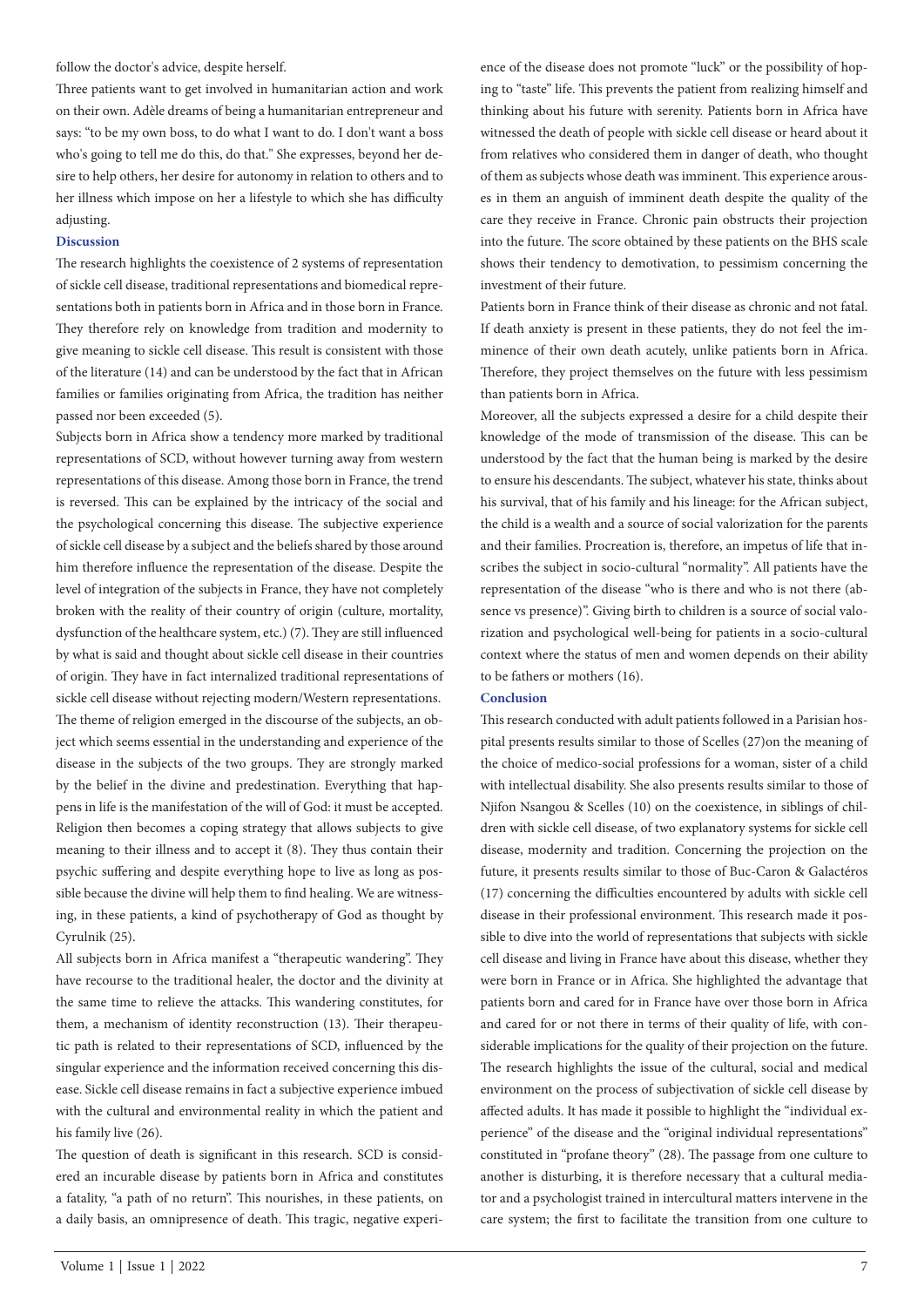another with respect for each person and their values, the second to ease the tensions inherent in this transition.

Sickle cell disease is a disabling disease: painful crises, acute and chronic complications, hospitalizations throughout the patient's life can be a source of anxiety, discouragement, depression in the patient and his relatives. The gaze of others, the experience of difference, the difficulty of finding one's place in society are all challenges to be met by the patient and caregivers.

These psychic and cultural problems cannot be solved by simple therapeutic education or counseling of patients and their relatives. Transcultural consultation, in this context, can bring to light the contradictions between the representations and symbols of the patient's culture and the rational information given by conventional Western medicine, contradictions at the origin of certain disorders in the patient. By explaining the data of conventional Western medicine and recognizing the cultural representations of the patient, we can achieve a certain clarification, a meaning of the data which in itself has a therapeutic value for the patient. This approach can be an efficient recourse for patients and their families with strong cultural roots. Articulating the different representations could help patients to talk, to think about their life, to understand themselves and to understand what is happening to them in order to live their situation and project themselves into the future with more security.

### **Reference**

- 1. Dong T, Njifon Nsangou H. Le travail de la souffrance au cours d'une situation de handicap : le cas de la drépanocytose. Ann Méd-Psychol Rev Psychiatr [Internet]. 1 févr 2022 [cité 8 févr 2022];180(2):133-40. Disponible sur: https://www.sciencedirect. com/science/article/pii/S0003448721003954
- 2. Organisation Mondiale de la Santé. Drépanocytose : une stratégie pour la Région africaine de l'OMS : rapport du Directeur régional [Internet]. OMS. Bureau régional de l'Afrique; 2011 [cité 7 juill 2017]. Disponible sur: http://www.who.int/iris/handle/10665/1727
- 3. Njifon Nsangou H. La drépanocytose et la dyade mère-enfant au Cameroun. Cah Puéricultrice. 2022;(354):31-3.
- 4. Inserm. Drépanocytose [Internet]. 2014 [cité 19 janv 2018]. Disponible sur: https://www.inserm.fr/information-en-sante/dossiers-information/drepanocytose
- 5. Njifon Nsangou H, Scelles R. Sickle Cell Anemia, Representations and Care: Experience of a Brother of a Sick Child in Cameroon. In: Erhabor O, Munchi A, éditeurs. Human Blood Group Systems and Haemoglobinopathies [Internet]. 2021 [cité 2 juill 2021]. p. 212. Disponible sur: https://www.intechopen.com/ books/human-blood-group-systems-and-haemoglobinopathies
- 6. Njifon Nsangou H, Scelles R. The Psychological Impact of Sickle Cell Disease on the Sick Child's Family. Acta Sci Paediatr [Internet]. 7 janv 2020 [cité 29 janv 2020];3(1):01-9. Disponible sur: https://actascientific.com/ASPE/ASPE-02-0209.php
- 7. Bonnet D. Rupture d'alliance contre rupture de filiation : le cas de la drépanocytose. In: Dozon J-P, Fassin D, éditeurs. Critique de la santé publique : une approche anthropologique. Paris: Balland; 2001. p. 257-80. (Voix et Regards).
- 8. Lainé A, Dorie A. Perception de la drépanocytose dans les

groupes atteints [Internet]. 2009 [cité 23 sept 2015]. Disponible sur: https://hal.archives-ouvertes.fr/hal-00432661

- 9. Lainé A. Parents d'enfants drépanocytaires face à la maladie et au système de soin. [Internet]. Paris; 2007 [cité 13 juill 2017]. Disponible sur: https://hal.archives-ouvertes.fr/hal-00326056
- 10. Njifon Nsangou H, Scelles R. Drépanocytose et projection vers l'avenir : une approche compréhensive du vécu d'une sœur d'un enfant atteint au Cameroun. Neuropsychiatr Enfance Adolesc [Internet]. 1 déc 2020 [cité 4 déc 2020];68(8):410-20. Disponible sur: http://www.sciencedirect.com/science/article/pii/ S0222961720301987
- 11. Tsala Tsala J-P. La mère camerounaise et son enfant drépanocytaire. In: Familles africaines en thérapie Clinique de la famille Camerounaise. Paris: L'Harmattan; 2009. p. 165-77.
- 12. Alhassane C. Le sens de la maladie en Afrique et dans la migration: diagnostic, pronostic et prise en charge. Paris Montréal: L'Harmattan; 2012.
- 13. Mbassa Menick D. Les représentations sociales et culturelles du handicap de l'enfant en Afrique noire, Social and cultural perceptions of child disability in Subsaharian Africa. Perspect Psy [Internet]. 10 août 2015 [cité 7 juill 2017];54(1):30-43. Disponible sur: http://www.cairn.info/revue-perspectives-psy-2015-1-p-30. htm
- 14. Njifon Nsangou H, Scelles R. Drépanocytose et fratrie : regard croisé du vécu d'une sœur et d'un frère d'un enfant malade. J Pédiatrie Puériculture [Internet]. 1 avr 2019 [cité 29 mars 2019];32(2):75-84. Disponible sur: http://www.sciencedirect. com/science/article/pii/S0987798319300295
- 15. de Montalembert M, Niakaté A. Approche transculturelle du diagnostic néonatal de la drépanocytose. Arch Pédiatrie [Internet]. 1 juin 2009 [cité 5 oct 2019];16(6):513-4. Disponible sur: http:// www.sciencedirect.com/science/article/pii/S0929693X09740497
- 16. Njifon Nsangou H, Falck J, Scelles R. Culture familiale de la drépanocytose et image du corps chez les enfants atteints. Ann Méd-Psychol Rev Psychiatr [Internet]. 2020 [cité 3 déc 2019];178(2):827-36. Disponible sur: http://www.sciencedirect. com/science/article/pii/S0003448719302999
- 17. Buc-Caron M-H, Galactéros F. La maladie génétique au quotidien. La drépanocytose: histoires de vie. Paris: Presses Universitaires de France; 2013.
- 18. Pradère J, Drain É, Taïeb O, Dutray B, Abbal T, Champion M, et al. Le travail de guérison d'une maladie chronique de l'enfant : enjeux, processus et vulnérabilités. Psychiatr Enfant [Internet]. 25 sept 2008 [cité 7 juill 2017];51(1):73-124. Disponible sur: http:// www.cairn.info/revue-la-psychiatrie-de-l-enfant-2008-1-p-73. htm
- 19. Souley A. « Emassi »: Discours autour de la drépanocytose en milieu Haoussa au Niger. In: Lainé A, Bonnet D, Keclard L, Romana M, éditeurs. La Drépanocytose: Regards croisés sur une maladie orpheline. Paris: Karthala; 2004. p. 141-69.
- 20. Diop S, Mokono SO, Ndiaye M, Touré Fall F, Thiam D, Diakhaté L. La drépanocytose homozygote après l'âge de 20 ans : suivi d'une cohorte de 108 patients au CHU de Dakar. Rev Médecine Interne. 2009;24(11):711-5.